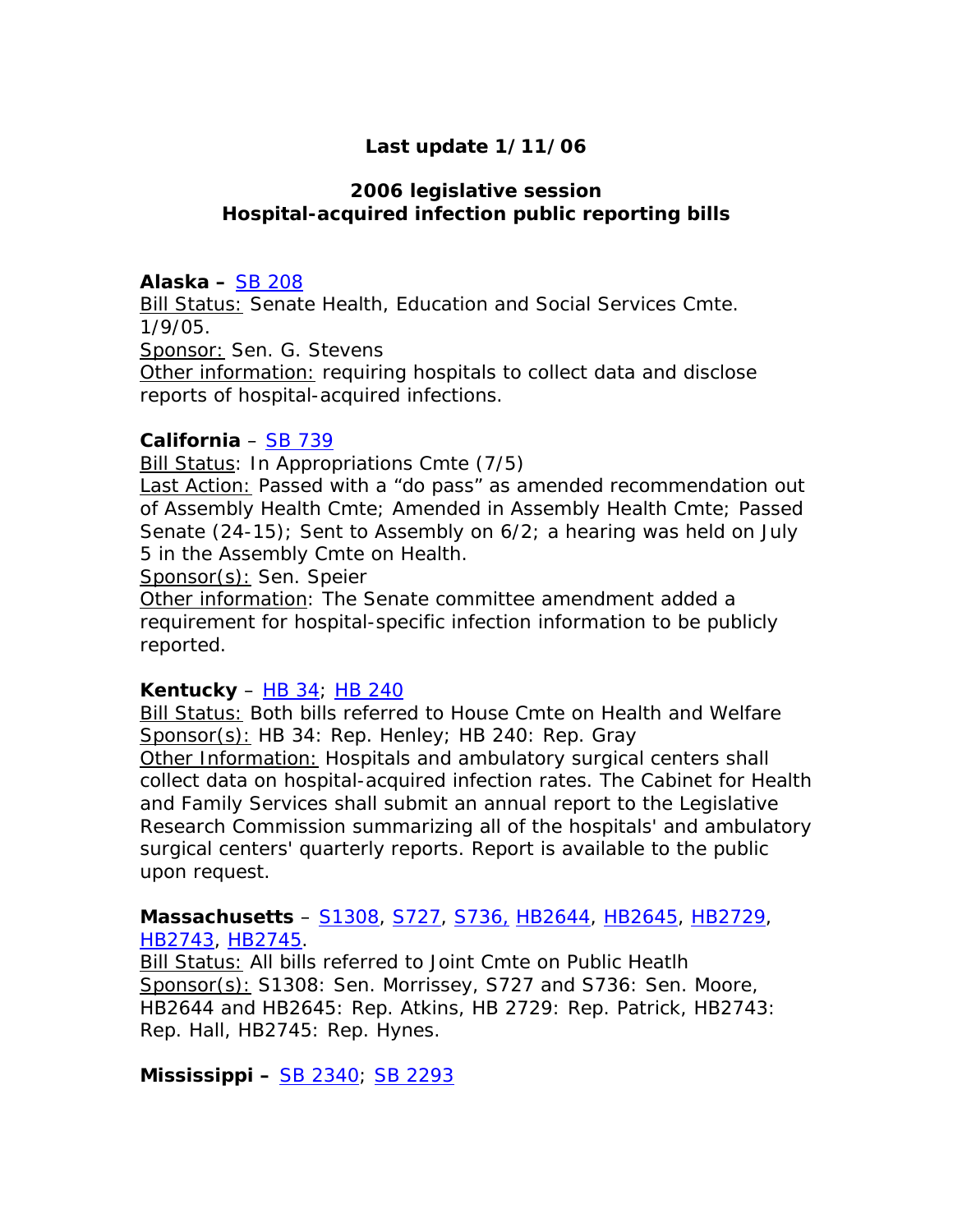Bill Status: Referred to Senate Cmte on Public Health & Welfare  $(1/6/06)$ Sponsor(s): SB 2340: Sen. Tollison; SB 2293: Sen. Dearing **Information: Hospital Infection Disclosure Act** 

### **New Hampshire –** [HB 1741;](http://www.gencourt.state.nh.us/legislation/2006/HB1741.html) [HB 1742](http://www.gencourt.state.nh.us/legislation/2006/HB1742.html); HB 224

Bill Status: Health, Human Services and Elderly Affairs Cmte Sponsor(s): HB 1741: Rep. Pepino; HB 1742: Rep. Johnson Scheduled hearing: 1/19/06; Rm 205 LOB; 11:00 am. Other Information: Both bills have reporting requirements concerning infections in hospitals. HB 1742 also includes nursing homes.

#### **Ohio** – [HB197](http://www.legislature.state.oh.us/bills.cfm?ID=126_HB_197)

Bill Status: Assigned to House Health Cmte. Committee hearing held on 6/1/05. No action taken.

Sponsor(s): Reps. Raussen, Gibbs, McGregor, Carmichael, C. Evans, Flowers, D. Evans, Faber, Ujvagi, Koziura, Schaffer, Blasdel. Other Information: HB197 requires various price and performance data, including hospital-acquired infection data, to be reported to the state and made available to the public.

## **Oklahoma –** [SB 1098](http://webserver1.lsb.state.ok.us/)

Bill Status: Prefiled 1/6/06 Sponsor(s): Sen. Adelson

#### Washington - HB [1015](http://www.leg.wa.gov/pub/billinfo/2005-06/Pdf/Bills/House Bills/1015.pdf)

Bill Status: Reintroduced 1/9/06. Hearing before the House Committee on Health 1/10/06.

Sponsor(s): Rep. Campbell

Other information: Requires hospitals to report their infection rates to the Department of Health. The department is then required to publish an annual report that compares the hospital-acquired infection rates at each individual hospital in the state.

#### **Wisconsin –** [AB 811](http://www.legis.state.wi.us/2005/data/AB-811.pdf)

Bill Status: Referred to Cmte on Health Sponsor(s): Rep. Fields Other Information: Requires the Wisconsin Hospital Association collect and publish infection information.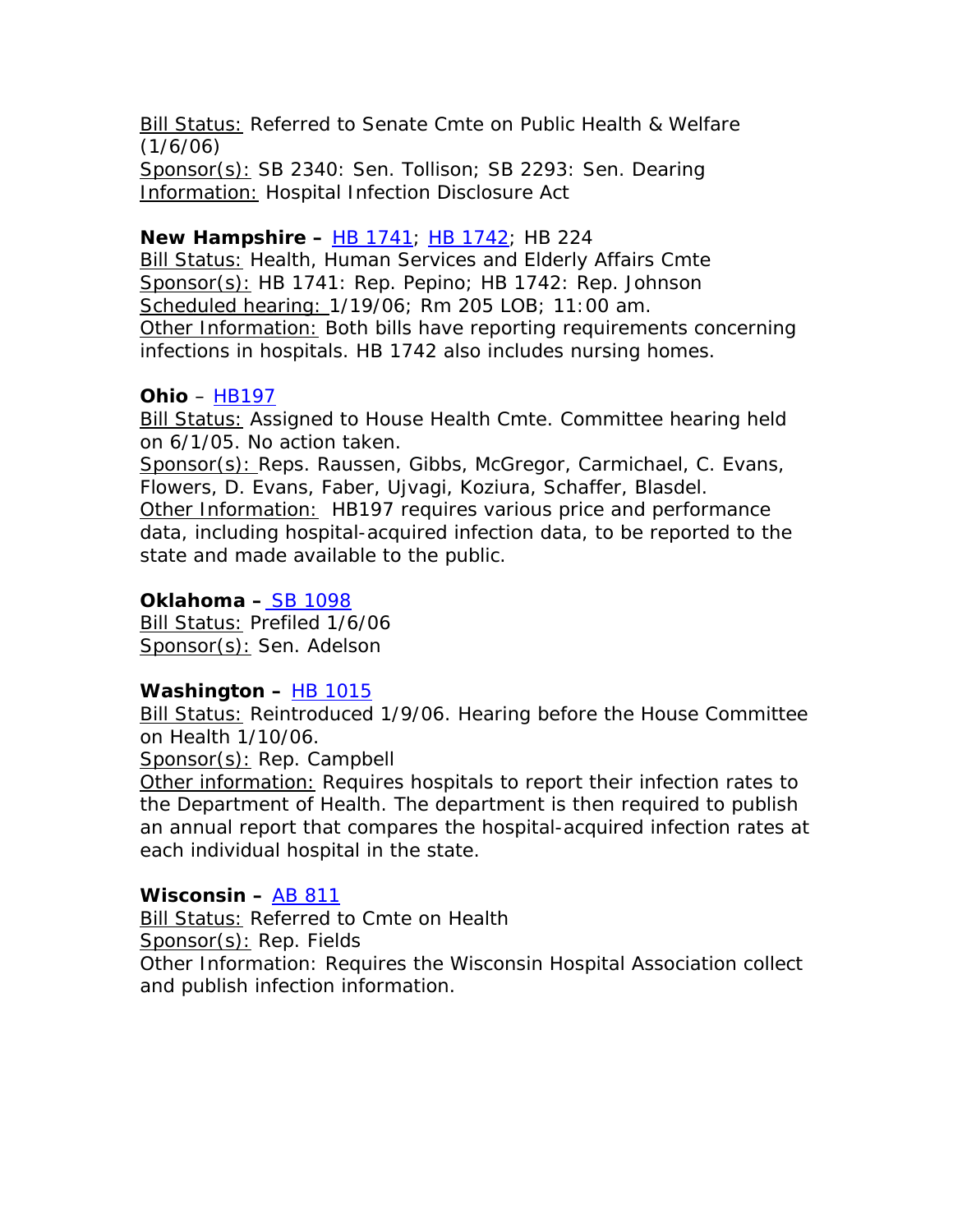<span id="page-2-0"></span>

# **HB34**

# **WWW Version**

**The hyperlink to a bill draft that precedes a summary contains the most recent version (Introduced/ GA/Enacted) of the bill. If the session has ended, the hyperlink contains the latest version of the bill at the time of sine die adjournment. Note that the summary pertains to the bill as introduced, which is often different from the most recent version.**

**Includes opposite chamber sponsors where requested by primary sponsors of substantially similar bills in both chambers and jointly approved by the Committee on Committees of both chambers. Opposite chamber sponsors are represented in italics.**

#### [HB 34](http://www.lrc.ky.gov/record/06rs/HB34/bill.doc) (BR 232) - M. Henley, G. Lynn

AN ACT relating to hospital-acquired infections.

 Create a new section of KRS Chapter 216 to define "Ambulatory surgical center," "Cabinet," "Hospital," and "Hospital-acquired infection"; create a new section of KRS Chapter 216 to require the cabinet to collect data on hospital-acquired infection rates and require a quarterly report from each hospital and ambulatory surgical center on their infection rates; establish an advisory committee to assist the cabinet in evaluating reported data; create a new section of KRS Chapter 216 to require the cabinet to annually report to the Legislative Research Commission a summary of the data received from the hospitals' and ambulatory surgical centers' quarterly reports; create a new chapter of KRS Chapter 216 to create a penalty of termination of licensure, or other sanctions determined by the cabinet and a civil penalty of \$1000 per day per violation for hospitals or ambulatory surgical centers that misleads or withholds information; create a new section of KRS Chapter 216 to make the cabinet responsible for enforcing compliance.

(Prefiled by the sponsor(s).)

 Sep 7-To: Interim Joint Committee on Health and Welfare Jan 3-introduced in House; to Health and Welfare (H)

[Kentucky Legislature Home Page](http://www.lrc.state.ky.us/home.htm) | [Record Front Page](http://www.lrc.ky.gov/record/06rs/record.htm)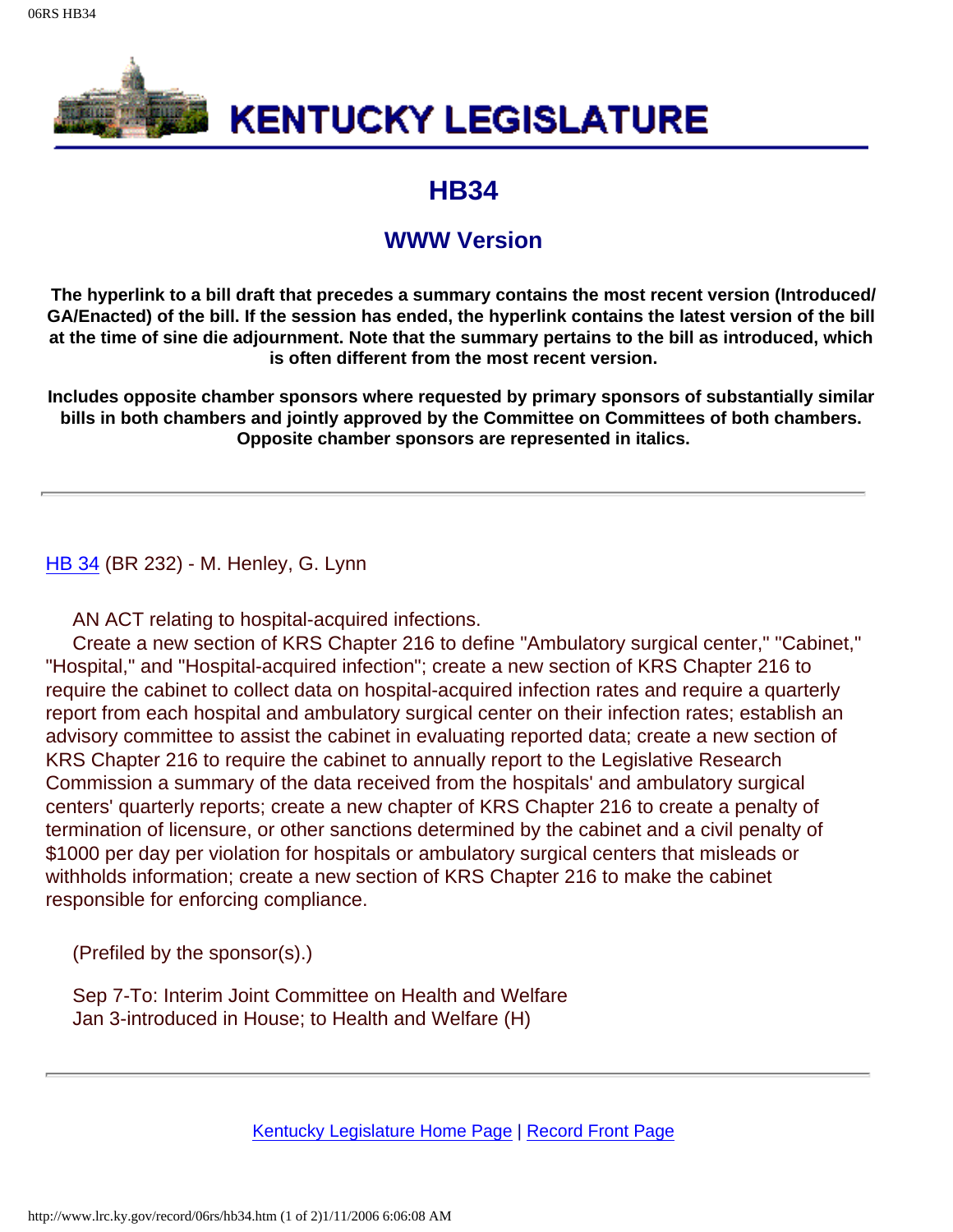06RS HB34